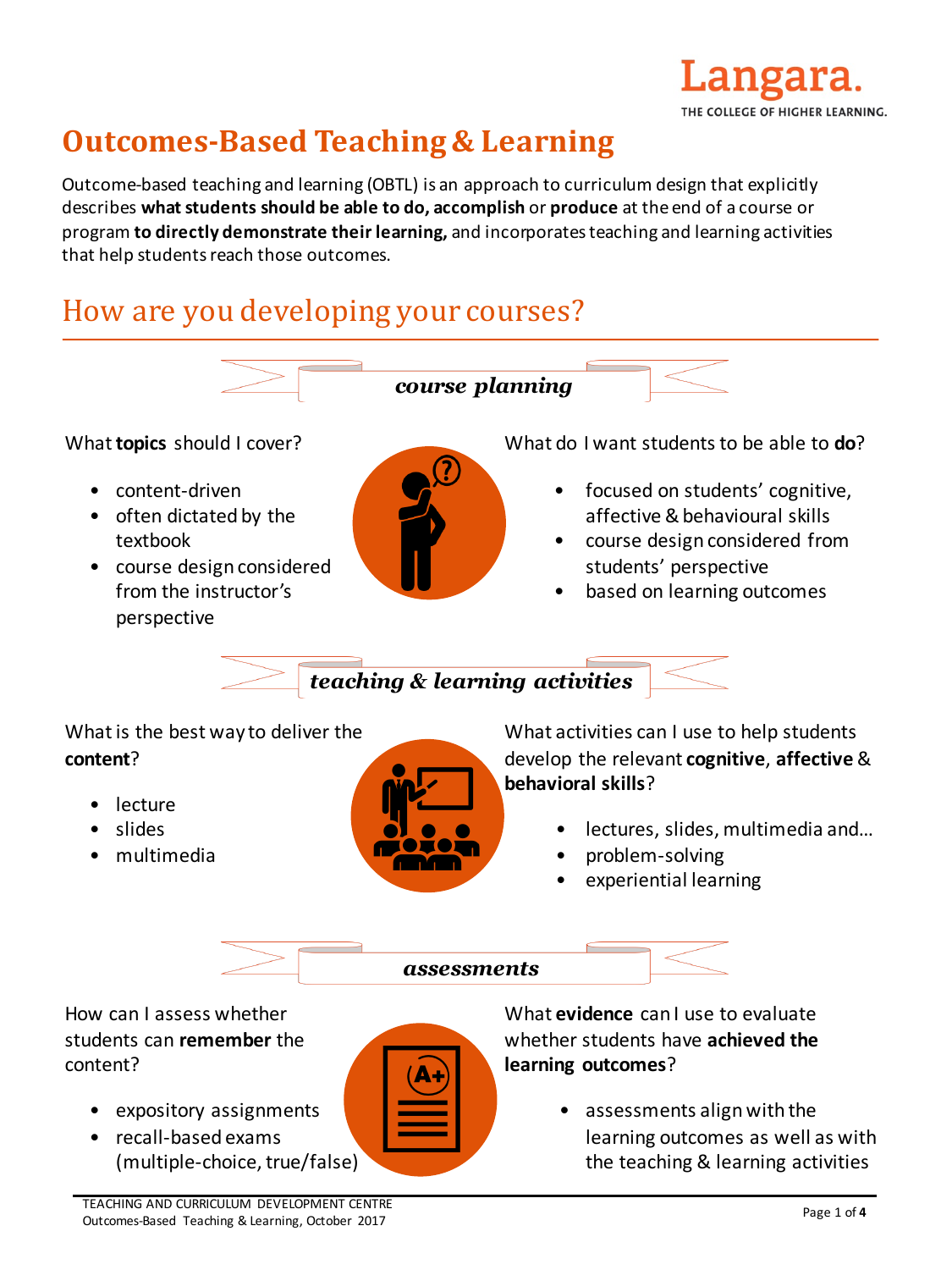### angara. THE COLLEGE OF HIGHER LEARNING.

## How are you aligning your assessments?

*ex. Fine Arts*

**LO**

Compare & contrast various artistic painting styles.

### **Misaligned Assessment**

Multiple Choice Exam Question: Select the correct painting style for the image depicted. (*Identification does not require students to compare & contrast)* **X**

### **Aligned Assessments**

Mind maps: Create a mind map that illustrates the similarities and differences between two painting styles.

Multimedia assignment: Create a gallery of painting images, arranged by style similarity. Explain and justify your gallery organization.

Written Exam Question: Identify which painting style each image represents and support your choice by comparing and contrasting the styles.

# *ex. Biology*

Apply lab safety LO **PROPILIBUS**<br>procedures.

> **Misaligned Assessment** Put the following lab safety procedures in order. *(Knowing the order of procedure doesn't demonstrate application)* **X**

### **Aligned Assessments**

Lab Assignment: Construct a decision chart that illustrates correct procedures follow in the event of an accident or emergency.

Demo: In groups of 3-4, prepare a short video demonstrating a chemistry experiment using proper safety procedures.

Written Exam Question: Based on the scenario below describing a student in a lab, critique the student's lab safety procedures, explaining what he did correctly and any errors he made.

# *ex. Psychology*

Evaluate how accurately research findings are represented in the media. **LO**

### **Misaligned Assessment**

Presentation: Summarize

the purpose, methods, and results of a research study recently reported in the news. *(Summary is not analysis)* **X**

### **Aligned Assessments** Research project: Summarize a media article reporting original research and evaluate how accurately it represents the original study as well as the area of

research as a whole.

Presentation: Analyze how a recently reported research study was either overstated or understated in the media.

Written Exam Question: Describe a scenario in which a media article's failure to distinguish statistical significance and effect size could substantially change how the public interpret the research.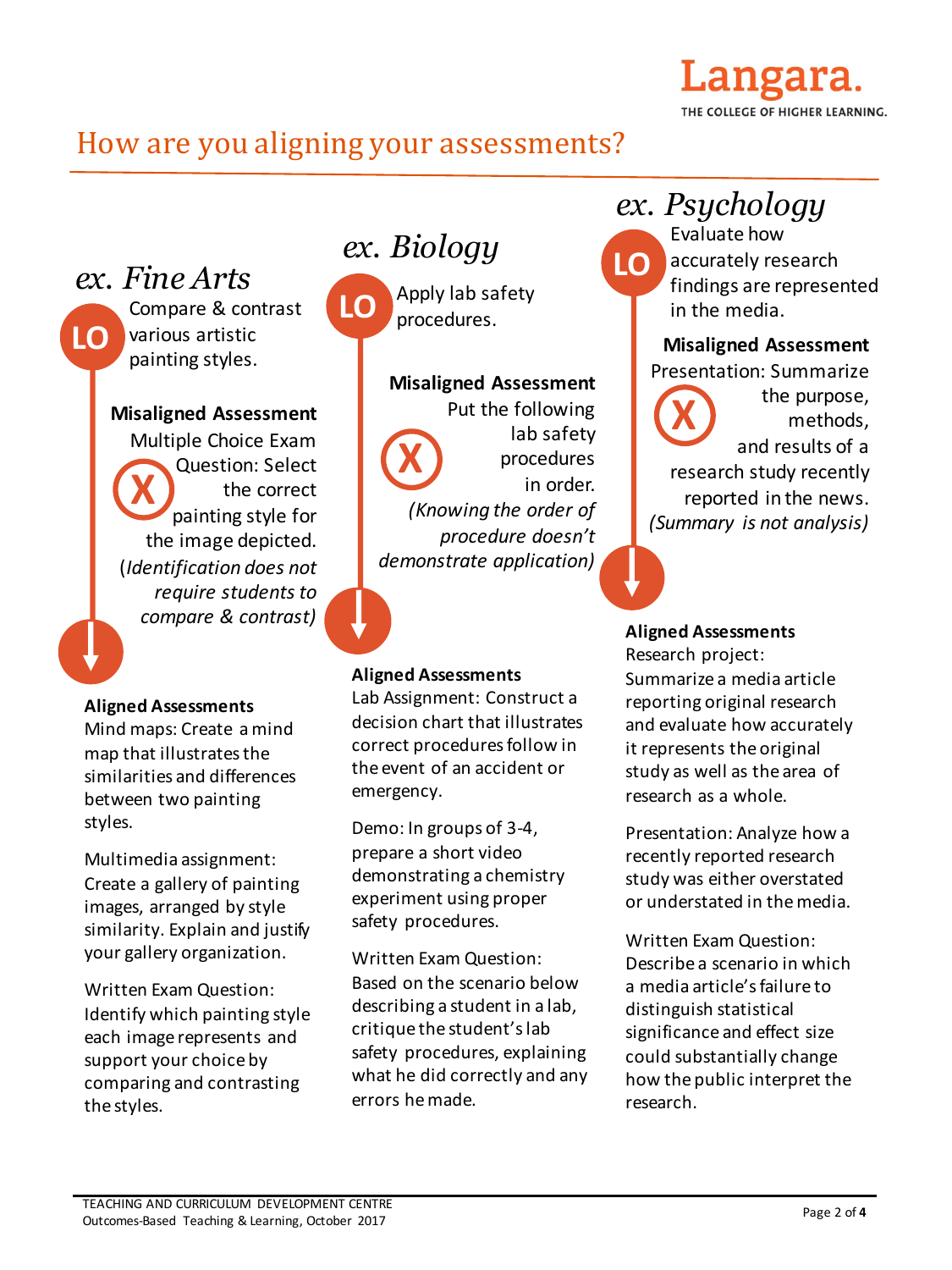

# How are you aligning your teaching & learning activities?



Once you identify appropriate learning outcomes, it is important to design teaching & learning activities that align with those outcomes. This involves providing students with opportunities to practice the skills they are expected to demonstrate on assessments. For the examples on the previous page, this means providing repeated opportunities to practice comparing & contrasting various artistic painting styles, applying lab safety procedures, or **evaluating how accurately research** findings are represented in the media (see below).

# Example of aligned teaching & learning activities